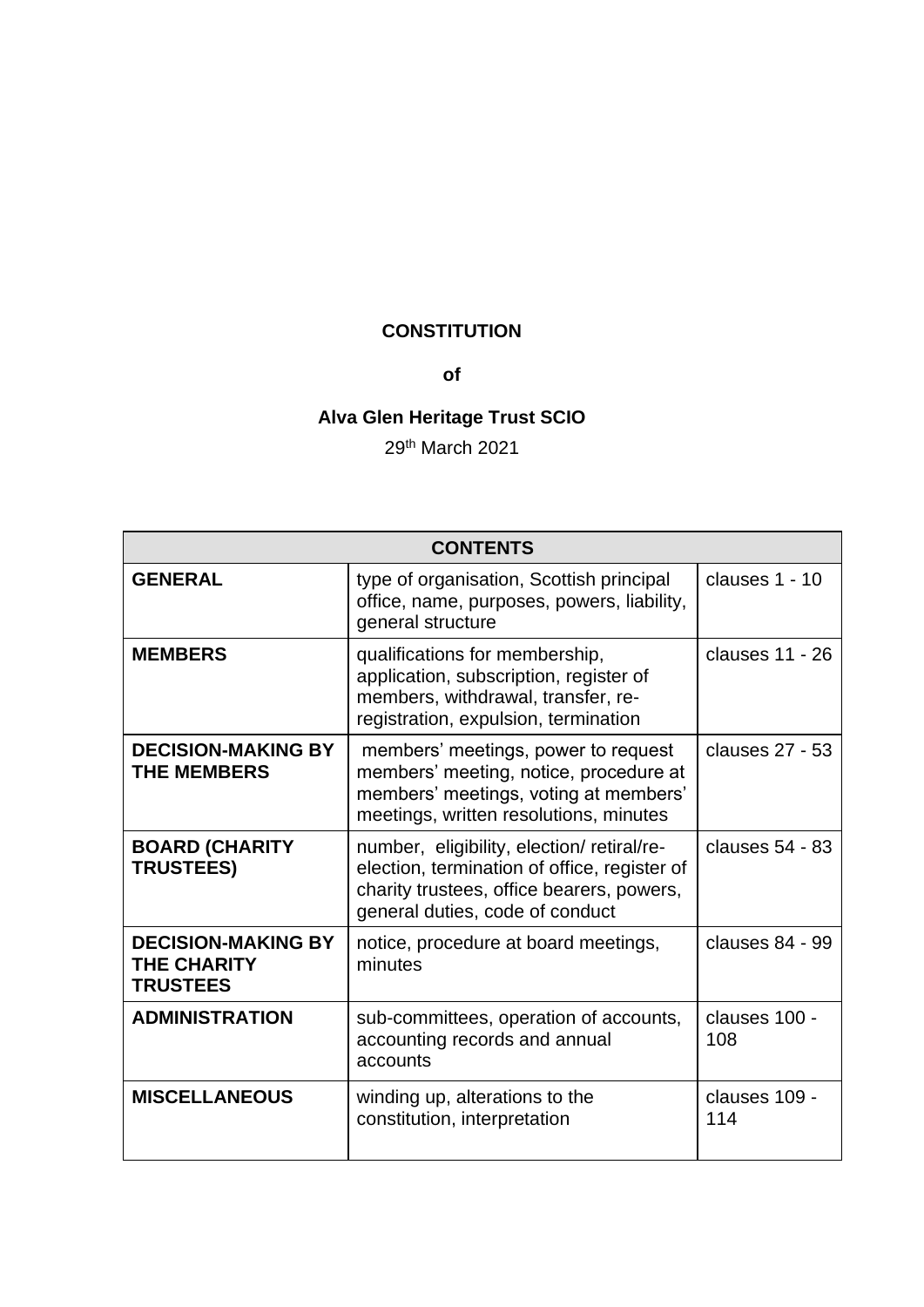## **GENERAL**

#### **Type of organisation**

<span id="page-1-0"></span>1 The organisation will, upon registration, be a Scottish Charitable Incorporated Organisation (SCIO).

## **Scottish principal office**

2 The principal office of the organisation will be in Scotland (and must remain in Scotland).

#### **Name**

3 The name of the organisation is "Alva Glen Heritage Trust SCIO".

#### **Objectives and Purposes**

4 The Trust has been formed to benefit the community in Clackmannanshire with the purposes of:

#### 4.a)

- 4.a.1 The advancement of citizenship or community development;
- 4.a.2 The advancement of the arts, heritage, culture or science;
- 4.a.3 The provision of recreational facilities; and
- 4.a.4 The advancement of environmental protection or improvement.

In furtherance of the above, the activities of the Trust will include:

- 4.b) managing and regenerating community land and associated assets for the benefit of the Community and the public in general as an important part of the protection and sustainable development<sup>1</sup> of Scotland's natural environment and
- 4.c) fostering, planning and encouraging measures that will be of educational, environmental, cultural, social and/or recreational benefit to the Community, its inhabitants and the public generally.

#### **Powers**

5 The organisation has power to do anything which is calculated to further its purposes or is conducive or incidental to doing so.

<sup>1</sup> The *concept* of *sustainable development* was described by the 1987 Bruntland Commission Report as "*development* that meets the needs of the present without compromising the ability of future generations to meet their own needs."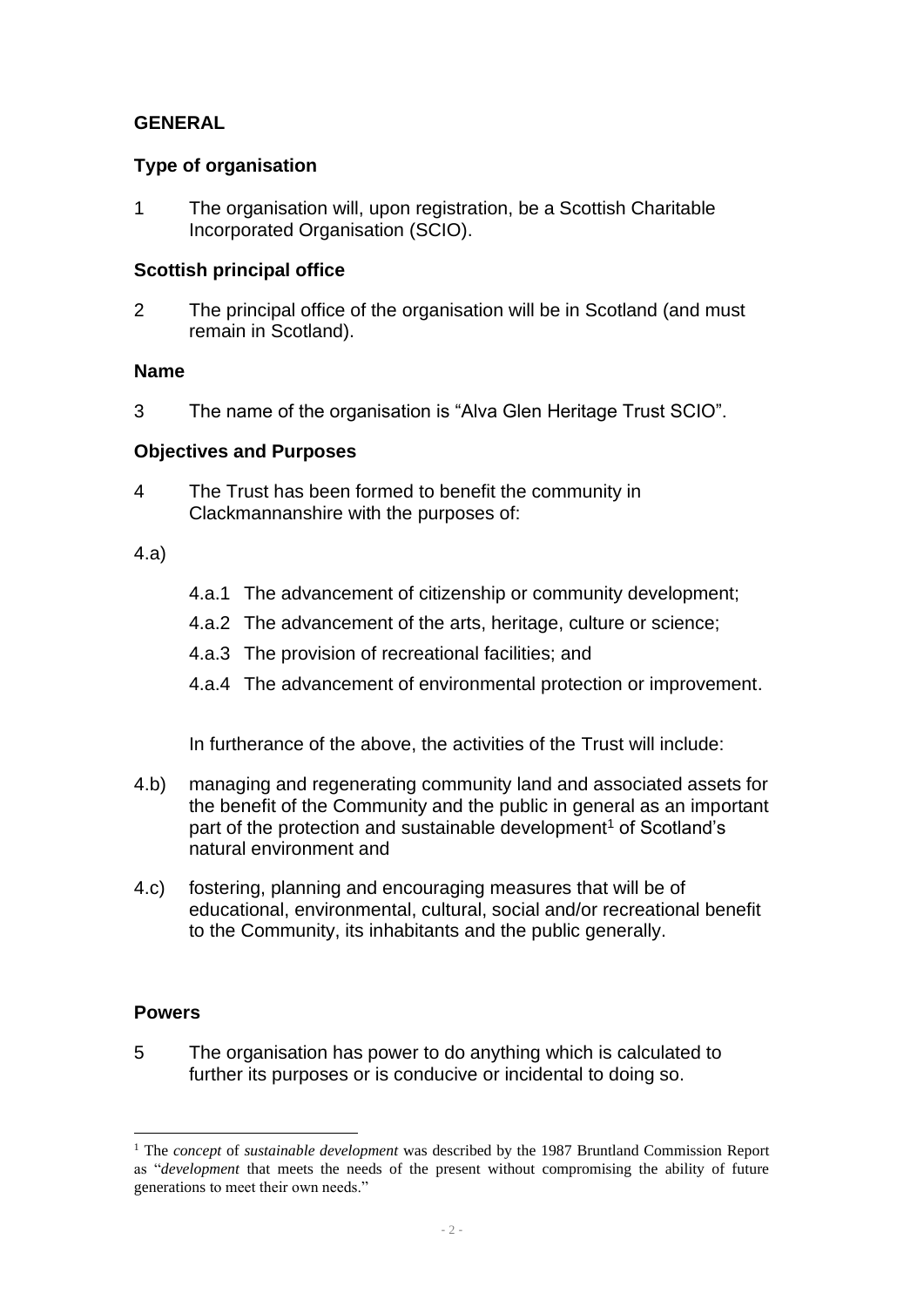6 No part of the income or property of the organisation may be paid or transferred (directly or indirectly) to the members - either in the course of the organisation's existence or on dissolution - except where this is done in direct furtherance of the organisation's charitable purposes.

## **Liability of members**

- 7 The members of the organisation have no liability to pay any sums to help to meet the debts (or other liabilities) of the organisation if it is wound up; accordingly, if the organisation is unable to meet its debts, the members will not be held responsible.
- 8 The members and charity trustees have certain legal duties under the Charities and Trustee Investment (Scotland) Act 2005; and clause 7 does not exclude (or limit) any personal liabilities they might incur if they are in breach of those duties or in breach of other legal obligations or duties that apply to them personally.

## **General structure**

- 9 The structure of the organisation consists of:-
	- 9.a) the MEMBERS who have the right to attend members' meetings (including any annual general meeting) and have important powers under the constitution; in particular, the members appoint people to serve on the board and take decisions on changes to the constitution itself;
	- 9.b) the BOARD who hold regular meetings, and generally control the activities of the organisation; for example, the board is responsible for monitoring and controlling the financial position of the organisation.
- <span id="page-2-0"></span>10 The people serving on the board are referred to in this constitution as CHARITY TRUSTEES.

# **MEMBERS**

#### **Qualifications for membership**

- <span id="page-2-1"></span>11 Membership is open to any individual aged 16 or over who resides in Clackmannanshire, or any of the counties adjacent to Clackmannanshire (Stirling, Perth and Kinross, Fife).
- 12 Employees of the organisation are not eligible for membership.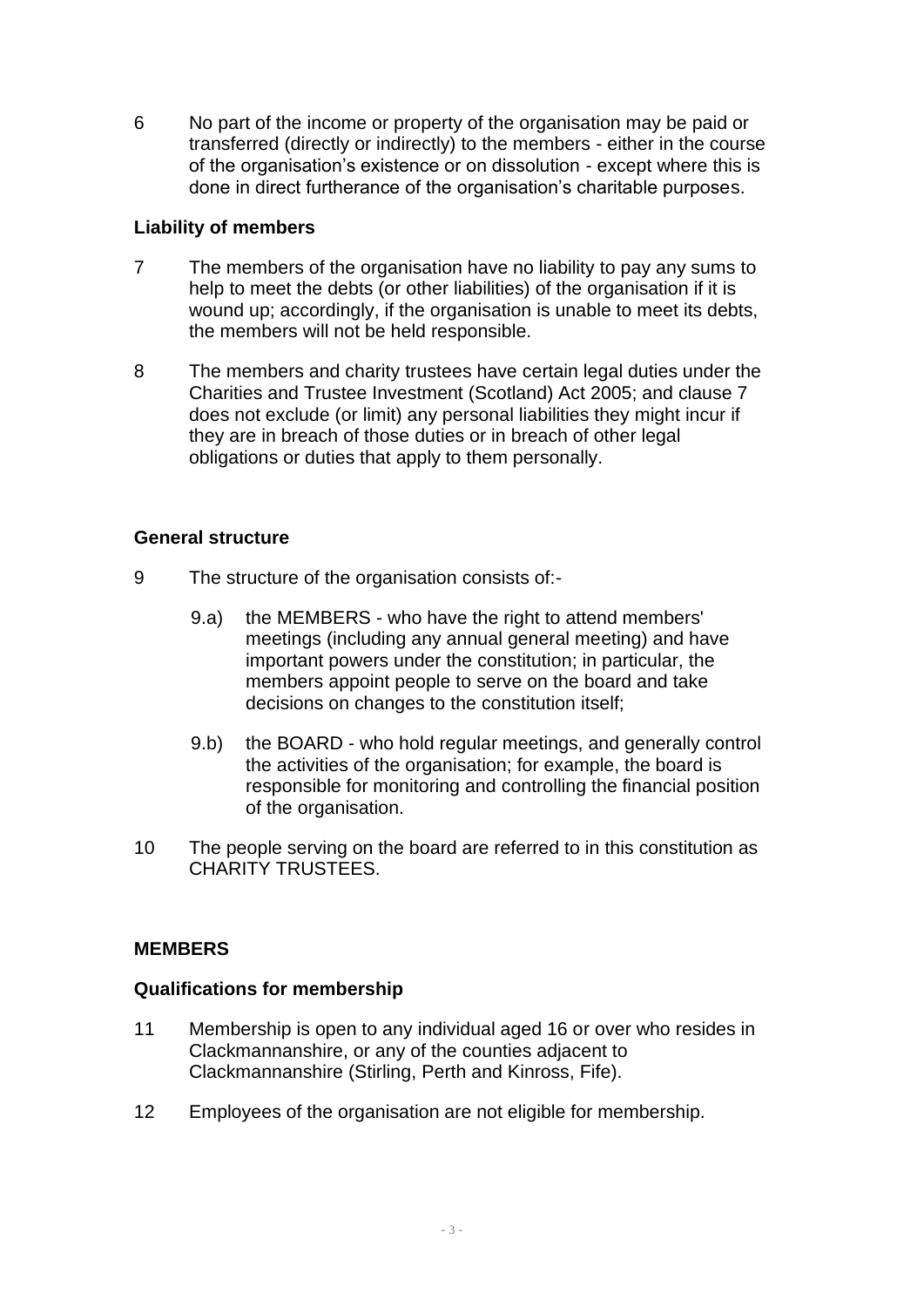## **Application for membership**

- 13 Any person who wishes to become a member must sign a written application for membership; the application will then be considered by the board at its next board meeting.
- 14 The board may, at its discretion, refuse to admit any person to membership.
- 15 The board must notify each applicant promptly (in writing or by e-mail) of its decision on whether or not to admit them to membership.

#### **Membership subscription**

16 No membership subscription will be payable.

#### **Register of members**

- 17 The board must keep a register of members, setting out
	- 17.a) for each current member:
		- 17.a.1 their full name and address; and
		- 17.a.2 the date on which they were registered as a member of the organisation:
	- 17.b) for each former member for at least six years from the date on which they ceased to be a member:
		- 17.b.1 their name; and
		- 17.b.2 the date on which they ceased to be a member.
- 18 The board must ensure that the register of members is updated within 28 days of any change:
	- 18.a) which arises from a resolution of the board or a resolution passed by the members of the organisation; or
	- 18.b) which is notified to the organisation.
- 19 If a member or charity trustee of the organisation requests a copy of the register of members, the board must ensure that a copy is supplied to them within 28 days, providing the request is reasonable; if the request is made by a member (rather than a charity trustee), the board may provide a copy which has the addresses blanked out.

#### **Withdrawal from membership**

20 Any person who wants to withdraw from membership must give a written notice of withdrawal to the organisation, signed by them; they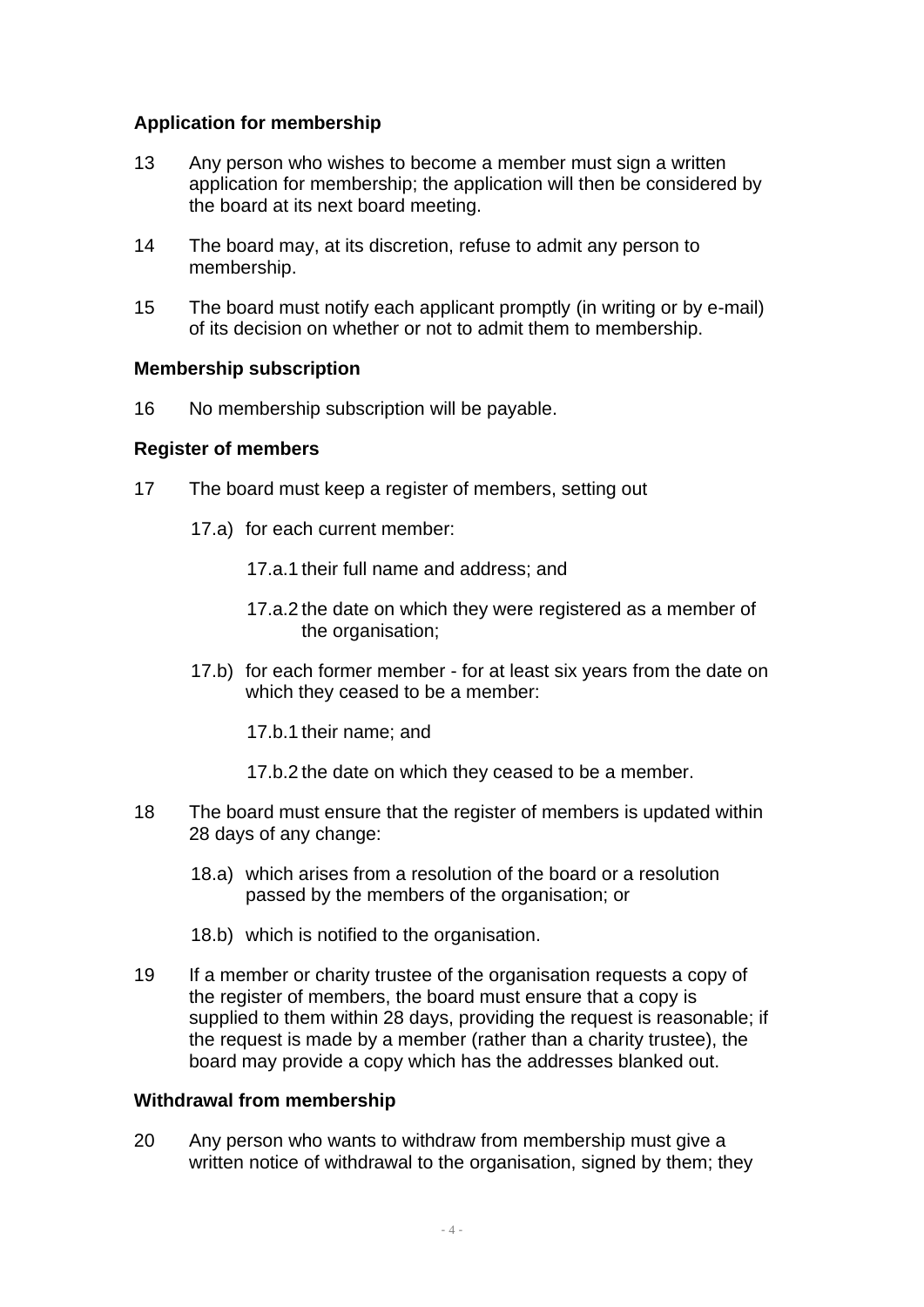will cease to be a member as from the time when the notice is received by the organisation.

## **Transfer of membership**

21 Membership of the organisation may not be transferred by a member.

## **Re-registration of members**

- <span id="page-4-1"></span>22 The board may, at any time, issue notices to the members requiring them to confirm that they wish to remain as members of the organisation, and allowing them a period of 28 days (running from the date of issue of the notice) to provide that confirmation to the board.
- <span id="page-4-2"></span>23 If a member fails to provide confirmation to the board (in writing or by e-mail) that they wish to remain as a member of the organisation before the expiry of the 28-day period referred to in clause [22,](#page-4-1) the board may expel them from membership.
- 24 A notice under clause [22](#page-4-1) will not be valid unless it refers specifically to the consequences (under clause [23\)](#page-4-2) of failing to provide confirmation within the 28-day period.

# **Expulsion from membership**

- <span id="page-4-3"></span>25 Any person may be expelled from membership by way of a resolution passed by not less than two thirds of those present and voting at a members' meeting, providing the following procedures have been observed:-
	- 25.a) at least 21 days' notice of the intention to propose the resolution must be given to the member concerned, specifying the grounds for the proposed expulsion;
	- 25.b) the member concerned will be entitled to be heard on the resolution at the members' meeting at which the resolution is proposed.

#### **Termination**

<span id="page-4-0"></span>26 Membership of the organisation will terminate on death.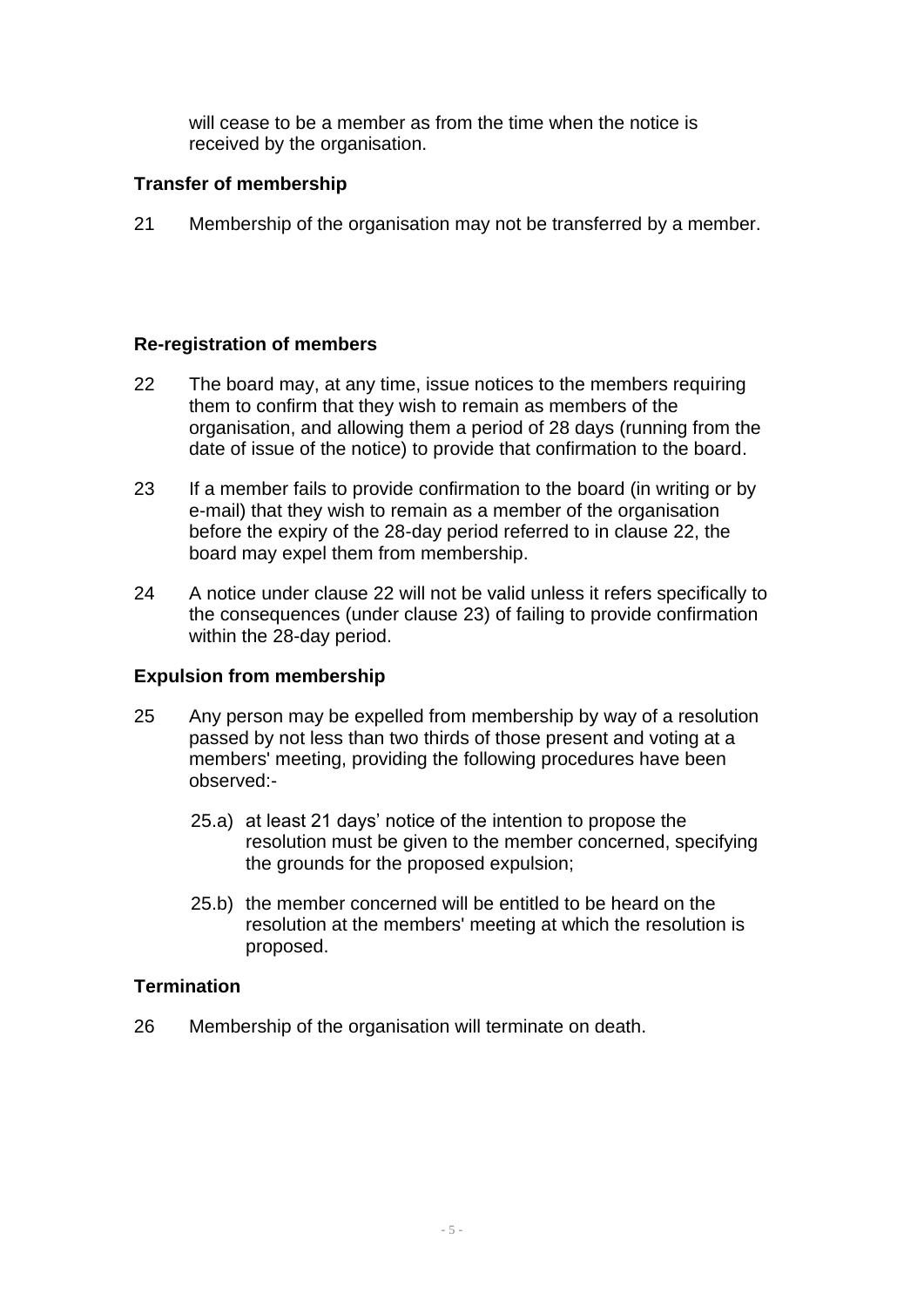# **DECISION-MAKING BY THE MEMBERS**

#### **Members' meetings**

- <span id="page-5-0"></span>27 The board must arrange a meeting of members (an annual general meeting or "AGM") in each calendar year.
- 28 The gap between one AGM and the next must not be longer than 15 months.
- 29 Notwithstanding clause [27,](#page-5-0) an AGM does not need to be held during the calendar year in which the organisation is formed; but the first AGM must still be held within 15 months of the date on which the organisation is formed.
- 30 The business of each AGM must include:-
	- 30.a) a report by the chair on the activities of the organisation;
	- 30.b) consideration of the annual accounts of the organisation;
	- 30.c) the election/re-election of charity trustees, as referred to in clauses [59](#page-9-0) to [62.](#page-9-1)
- 31 The board may arrange a special members' meeting at any time.

#### **Power to request the board to arrange a special members' meeting**

- <span id="page-5-1"></span>32 The board must arrange a special members' meeting if they are requested to do so by a notice (which may take the form of two or more documents in the same terms, each signed by one or more members) by members who amount to 5% or more of the total membership of the organisation at the time, providing:
	- 32.a) the notice states the purposes for which the meeting is to be held; and
	- 32.b) those purposes are not inconsistent with the terms of this constitution, the Charities and Trustee (Investment) Scotland Act 2005 or any other statutory provision.
- 33 If the board receive a notice under clause [32,](#page-5-1) the date for the meeting which they arrange in accordance with the notice must not be later than 28 days from the date on which they received the notice.

#### **Notice of members' meetings**

- <span id="page-5-2"></span>34 At least 14 clear days' notice must be given of any AGM or any special members' meeting.
- 35 The notice calling a members' meeting must specify in general terms what business is to be dealt with at the meeting; and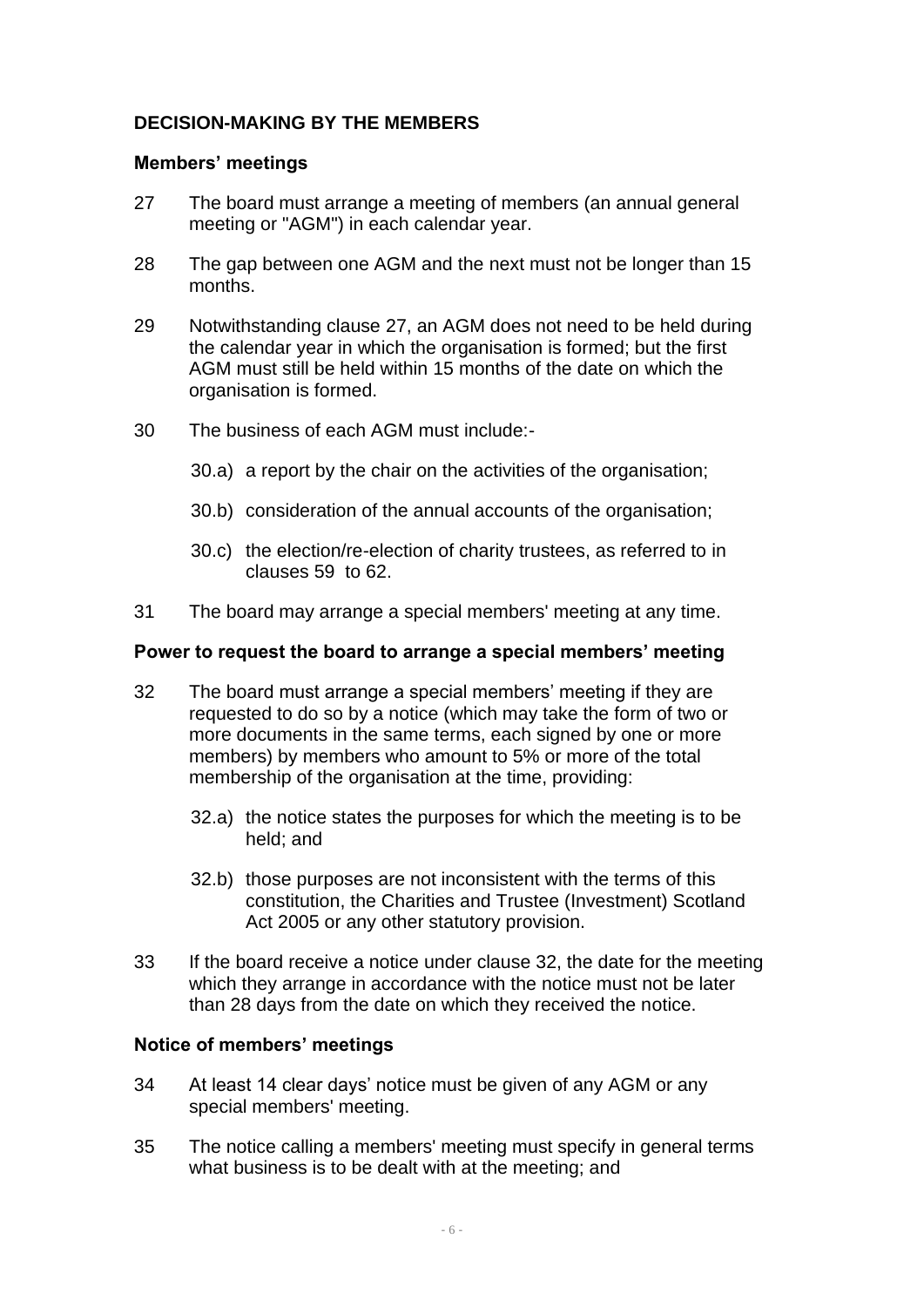- 35.a) in the case of a resolution to alter the constitution, must set out the exact terms of the proposed alteration(s); or
- 35.b) in the case of any other resolution falling within clause 45 (requirement for two-thirds majority) must set out the exact terms of the resolution.
- 36 The reference to "clear days" in clause [34](#page-5-2) shall be taken to mean that, in calculating the period of notice,
	- 36.a) the day after the notices are posted (or sent by e-mail) should be excluded; and
	- 36.b) the day of the meeting itself should also be excluded.
- 37 Notice of every members' meeting must be given to all the members of the organisation, and to all the charity trustees; but the accidental omission to give notice to one or more members will not invalidate the proceedings at the meeting.
- 38 Any notice which requires to be given to a member under this constitution must be: -
	- 38.a) sent by post to the member, at the address last notified by them to the organisation; *or*
	- 38.b) sent by e-mail to the member, at the e-mail address last notified by them to the organisation.

#### **Procedure at members' meetings**

- 39 No valid decisions can be taken at any members' meeting unless a quorum is present.
- 40 The quorum for a members' meeting is 3 members, present in person.
- 41 If a quorum is not present within 15 minutes after the time at which a members' meeting was due to start - or if a quorum ceases to be present during a members' meeting - the meeting cannot proceed; and fresh notices of meeting will require to be sent out, to deal with the business (or remaining business) which was intended to be conducted.
- 42 The chair of the organisation should act as chairperson of each members' meeting.
- 43 If the chair of the organisation is not present within 15 minutes after the time at which the meeting was due to start (or is not willing to act as chairperson), the charity trustees present at the meeting must elect (from among themselves) the person who will act as chairperson of that meeting.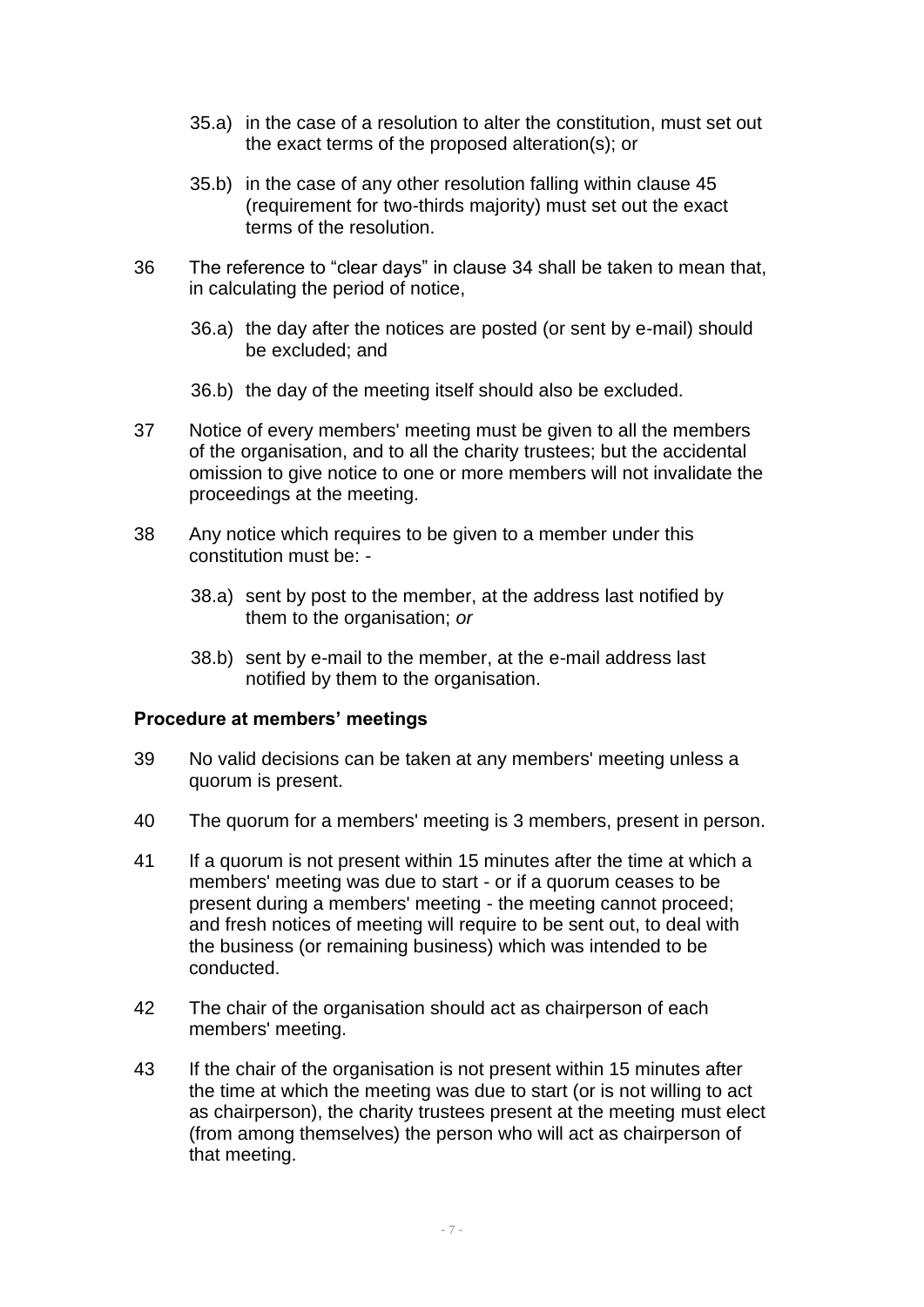## **Voting at members' meetings**

- 44 Every member has one vote, which must be given personally.
- 45 All decisions at members' meetings will be made by majority vote with the exception of the types of resolution listed in clause [46.](#page-7-0)
- <span id="page-7-0"></span>46 The following resolutions will be valid only if passed by not less than two thirds of those voting on the resolution at a members' meeting (or if passed by way of a written resolution under clause [50\)](#page-7-1):
	- 46.a) a resolution amending the constitution;
	- 46.b) a resolution expelling a person from membership under clause [25;](#page-4-3)
	- 46.c) a resolution directing the board to take any particular step (or directing the board not to take any particular step);
	- 46.d) a resolution approving the amalgamation of the organisation with another SCIO (or approving the constitution of the new SCIO to be constituted as the successor pursuant to that amalgamation);
	- 46.e) a resolution to the effect that all of the organisation's property, rights and liabilities should be transferred to another SCIO (or agreeing to the transfer from another SCIO of all of its property, rights and liabilities);
	- 46.f) a resolution for the winding up or dissolution of the organisation.
- 47 If there is an equal number of votes for and against any resolution, the chairperson of the meeting will be entitled to a second (casting) vote.
- 48 A resolution put to the vote at a members' meeting will be decided on a show of hands - unless the chairperson (or at least two other members present at the meeting) ask for a secret ballot.
- 49 The chairperson will decide how any secret ballot is to be conducted, and they will declare the result of the ballot at the meeting.

#### **Written resolutions by members**

<span id="page-7-1"></span>50 A resolution agreed to in writing (or by e-mail) by all the members will be as valid as if it had been passed at a members' meeting; the date of the resolution will be taken to be the date on which the last member agreed to it.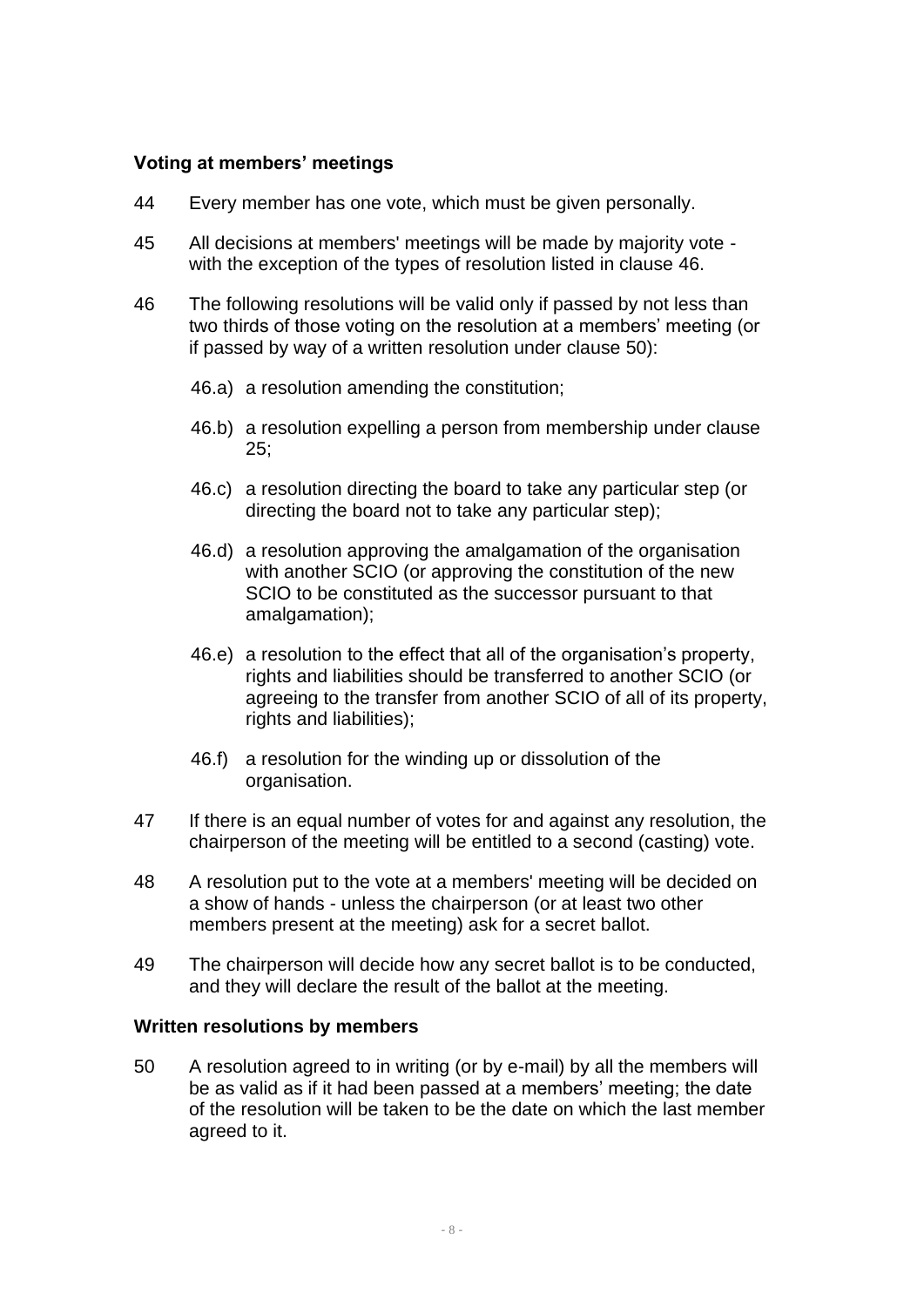## **Minutes**

- <span id="page-8-2"></span>51 The board must ensure that proper minutes are kept in relation to all members' meetings.
- 52 Minutes of members' meetings must include the names of those present; and (so far as possible) should be signed by the chairperson of the meeting.
- <span id="page-8-0"></span>53 [The board shall make available copies of the minutes referred to in clause [51](#page-8-2) to any member of the public requesting them; but on the basis that the board may exclude confidential material to the extent permitted under clause [99.](#page-15-0)]

# **BOARD**

#### **Number of charity trustees**

- <span id="page-8-1"></span>54 The maximum number of charity trustees is 15; out of that:
	- 54.a) no more than 12 shall be charity trustees who were elected/appointed under clauses [59](#page-9-0) and [60](#page-9-2) (or deemed to have been appointed under clause [58\)](#page-8-3); and
	- 54.b) no more than 3 shall be charity trustees who were co-opted under the provisions of clauses [63](#page-9-3) and [64.](#page-9-4)
- 55 The minimum number of charity trustees is 3.

# **Eligibility**

- 56 A person shall not be eligible for election/appointment to the board under clauses 58 to 61 unless they are a member of the organisation; a person appointed to the board under clause [63](#page-9-3) need not, however, be a member of the organisation.
- <span id="page-8-4"></span>57 A person will not be eligible for election or appointment to the board if they are: -
	- 57.a) disqualified from being a charity trustee under the Charities and Trustee Investment (Scotland) Act 2005; or
	- 57.b) an employee of the organisation.

#### **Initial charity trustees**

<span id="page-8-3"></span>58 The individuals who signed the charity trustee declaration forms which accompanied the application for incorporation of the organisation shall be deemed to have been appointed by the members as charity trustees with effect from the date of incorporation of the organisation.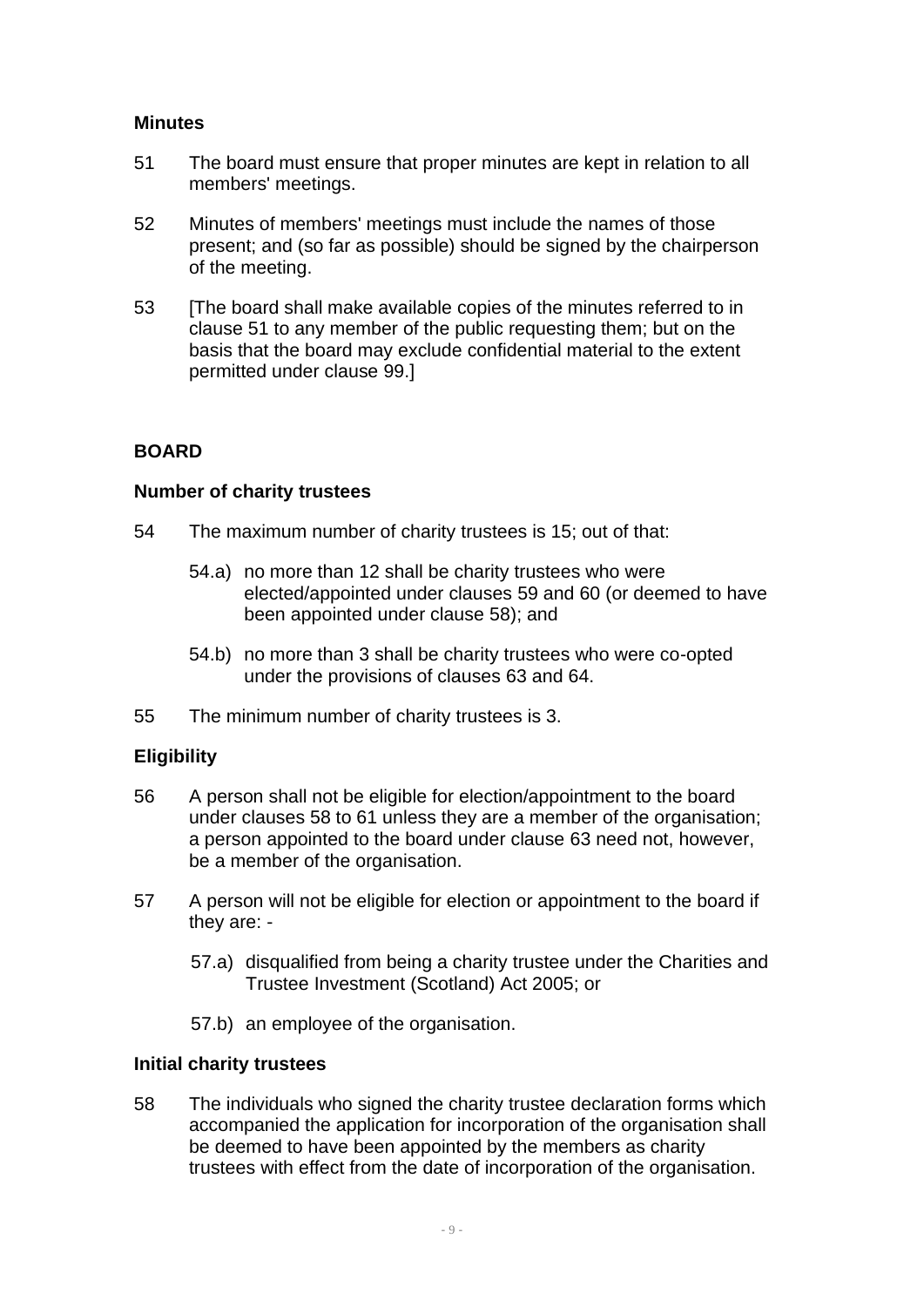#### **Election, retiral, re-election**

- <span id="page-9-0"></span>59 At each AGM, the members may elect any member (unless they are debarred from membership under clause [57\)](#page-8-4) to be a charity trustee.
- <span id="page-9-2"></span>60 The board may at any time appoint any member (unless they are debarred from membership under clause [57\)](#page-8-4) to be a charity trustee.
- 61 At each AGM, all of the charity trustees elected/appointed under clauses [59](#page-9-0) and [60](#page-9-2) (and, in the case of the first AGM, those deemed to have been appointed under clause [58\)](#page-8-3) shall retire from office – but shall then be eligible for re-election under clause [59.](#page-9-0)
- <span id="page-9-1"></span>62 A charity trustee retiring at an AGM will be deemed to have been reelected unless: -
	- 62.a) they advise the board prior to the conclusion of the AGM that they do not wish to be re-appointed as a charity trustee; or
	- 62.b) an election process was held at the AGM and they were not among those elected/re-elected through that process; or
	- 62.c) a resolution for the re-election of that charity trustee was put to the AGM and was not carried.

#### **Appointment/re-appointment of co-opted charity trustees**

- <span id="page-9-3"></span>63 In addition to their powers under clause [60,](#page-9-2) the board may at any time appoint any non-member of the organisation to be a charity trustee (subject to clause [54,](#page-8-1) and providing they are not debarred from membership under clause [57\)](#page-8-4) either on the basis that they have been nominated by *"a body with which the organisation has close contact in the course of its activities" or* on the basis that they have specialist experience and/or skills which could be of assistance to the board.
- <span id="page-9-4"></span>64 At each AGM, all of the charity trustees appointed under clause [63](#page-9-3) shall retire from office – but shall then be eligible for re-appointment under that clause.

#### **Termination of office**

- 65 A charity trustee will automatically cease to hold office if:
	- 65.a) they become disqualified from being a charity trustee under the Charities and Trustee Investment (Scotland) Act 2005;
	- 65.b) they become incapable for medical reasons of carrying out their duties as a charity trustee - but only if that has continued (or is expected to continue) for a period of more than six months;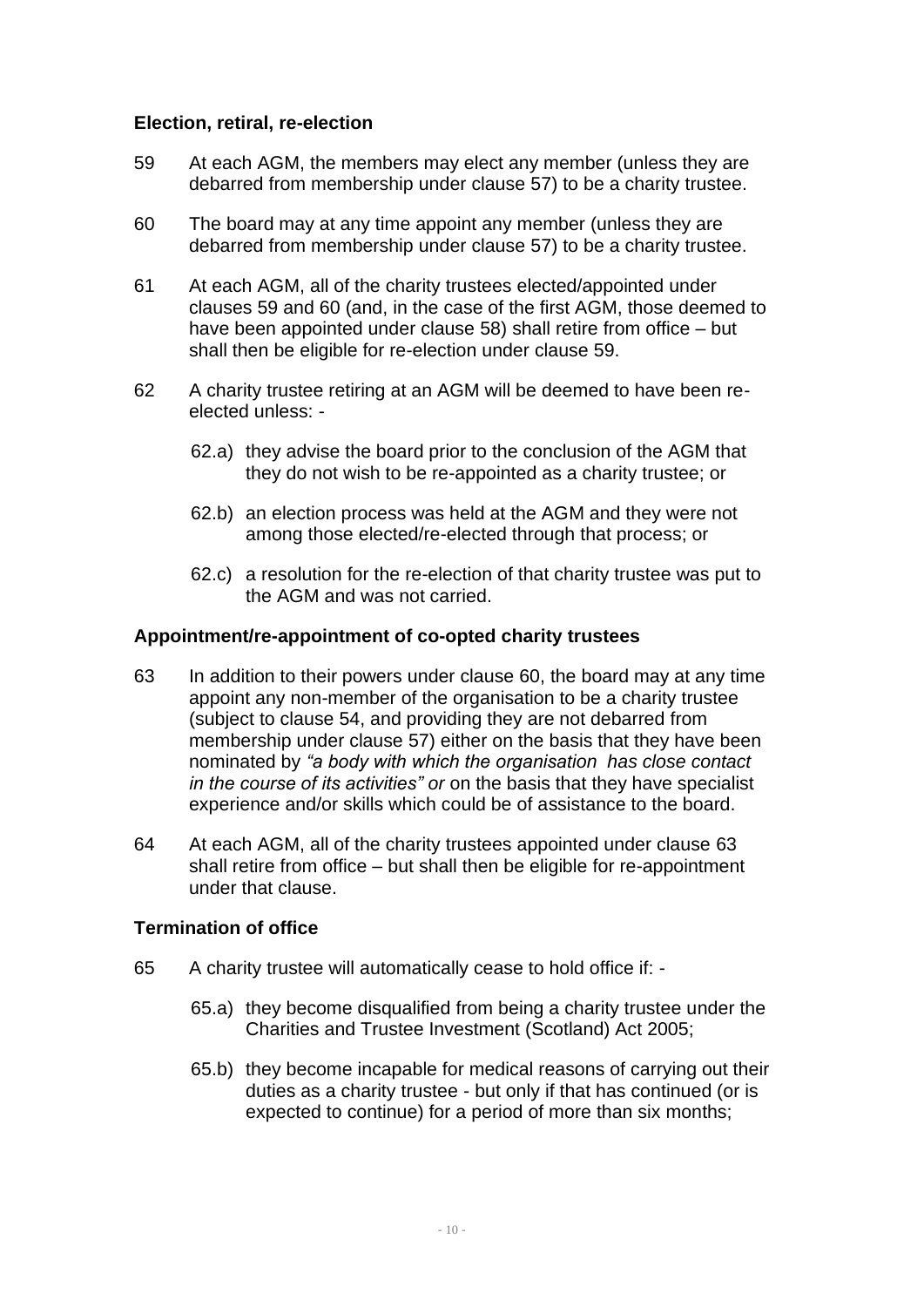- 65.c) (in the case of a charity trustee elected/appointed under clauses 58 to [62\)](#page-9-1) they cease to be a member of the organisation;
- 65.d) they become an employee of the organisation;
- 65.e) they give the organisation a notice of resignation, signed by them;
- 65.f) they are absent (without good reason, in the opinion of the board) from more than three consecutive meetings of the board - but only if the board resolves to remove them from office;
- <span id="page-10-0"></span>65.g) they are removed from office by resolution of the board on the grounds that they are considered to have committed a material breach of the code of conduct for charity trustees (as referred to in clause [82\)](#page-13-2);
- <span id="page-10-1"></span>65.h) they are removed from office by resolution of the board on the grounds that they are considered to have been in serious or persistent breach of their duties under section 66(1) or (2) of the Charities and Trustee Investment (Scotland) Act 2005; or
- <span id="page-10-2"></span>65.i) they are removed from office by a resolution of the members passed at a members' meeting.
- 66 A resolution under paragraph [65.g\),](#page-10-0) [65.h\)](#page-10-1) or [65.i\)](#page-10-2) shall be valid only if: -
	- 66.a) the charity trustee who is the subject of the resolution is given reasonable prior written notice of the grounds upon which the resolution for their removal is to be proposed;
	- 66.b) the charity trustee concerned is given the opportunity to address the meeting at which the resolution is proposed, prior to the resolution being put to the vote; and
	- 66.c) (in the case of a resolution under paragraph [65.g\)](#page-10-0) or [65.h\)\)](#page-10-1) at least two thirds (to the nearest round number) of the charity trustees then in office vote in favour of the resolution.

#### **Register of charity trustees**

- 67 The board must keep a register of charity trustees, setting out
	- 67.a) for each current charity trustee:
		- 67.a.1 their full name and address;
		- 67.a.2 the date on which they were appointed as a charity trustee; and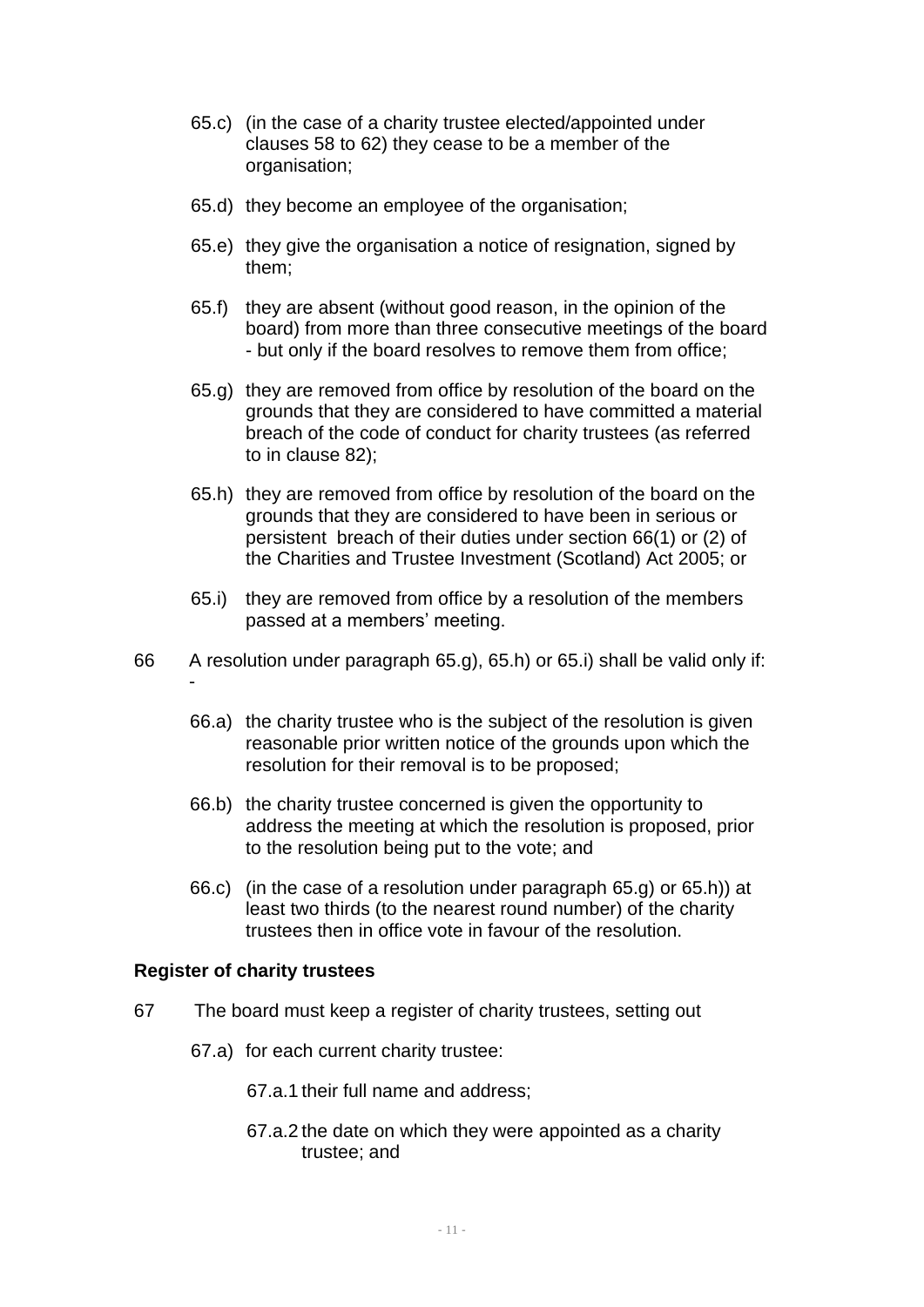67.a.3 any office held by them in the organisation;

67.b) for each former charity trustee - for at least 6 years from the date on which they ceased to be a charity trustee:

67.b.1 the name of the charity trustee;

67.b.2 any office held by them in the organisation; and

67.b.3 the date on which they ceased to be a charity trustee.

- 68 The board must ensure that the register of charity trustees is updated within 28 days of any change:
	- 68.a) which arises from a resolution of the board or a resolution passed by the members of the organisation; or
	- 68.b) which is notified to the organisation.
- 69 If any person requests a copy of the register of charity trustees, the board must ensure that a copy is supplied to them within 28 days, providing the request is reasonable; if the request is made by a person who is not a charity trustee of the organisation, the board may provide a copy which has the addresses blanked out - if the SCIO is satisfied that including that information is likely to jeopardise the safety or security of any person or premises.

#### **Office-bearers**

- <span id="page-11-0"></span>70 The charity trustees must elect (from among themselves) a chair, a treasurer and a secretary.
- <span id="page-11-1"></span>71 In addition to the office-bearers required under clause [70,](#page-11-0) the charity trustees may elect (from among themselves) further office-bearers if they consider that appropriate.
- 72 All of the office-bearers will cease to hold office at the conclusion of each AGM, but may then be re-elected under clause [70](#page-11-0) or [71.](#page-11-1)
- 73 A person elected to any office will automatically cease to hold that office: -
	- 73.a) if they cease to be a charity trustee; *or*
	- 73.b) if they give to the organisation a notice of resignation from that office, signed by them.

#### **Powers of board**

74 Except where this constitution states otherwise, the organisation (and its assets and operations) will be managed by the board; and the board may exercise all the powers of the organisation.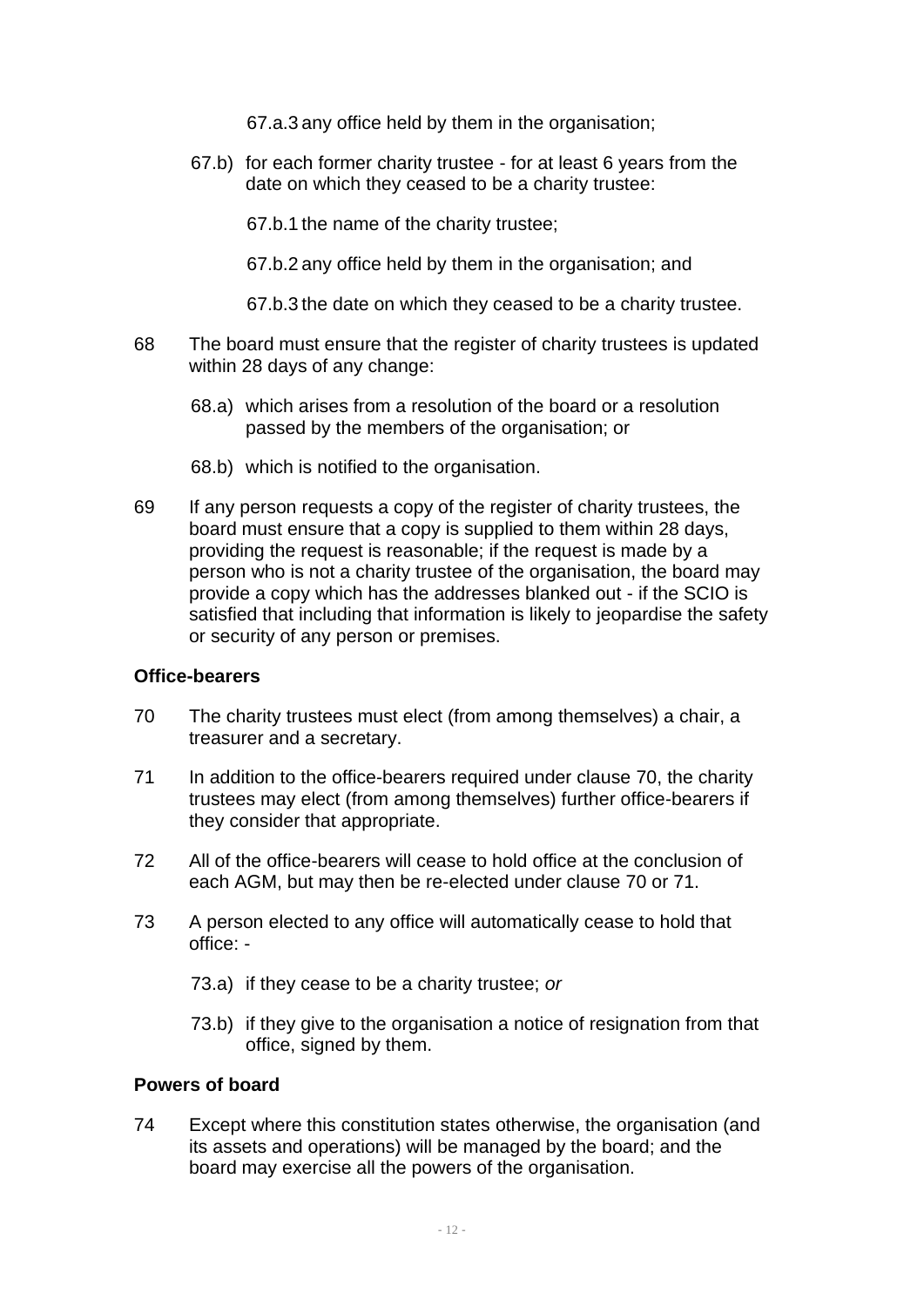- 75 A meeting of the board at which a quorum is present may exercise all powers exercisable by the board.
- 76 The members may, by way of a resolution passed in compliance with clause [46](#page-7-0) (requirement for two-thirds majority), direct the board to take any particular step or direct the board not to take any particular step; and the board shall give effect to any such direction accordingly.

#### **Charity trustees - general duties**

- <span id="page-12-0"></span>77 Each of the charity trustees has a duty, in exercising functions as a charity trustee, to act in the interests of the organisation; and, in particular, must:-
	- 77.a) seek, in good faith, to ensure that the organisation acts in a manner which is in accordance with its purposes;
	- 77.b) act with the care and diligence which it is reasonable to expect of a person who is managing the affairs of another person;
	- 77.c) in circumstances giving rise to the possibility of a conflict of interest between the organisation and any other party:
		- 77.c.1 put the interests of the organisation before that of the other party;
		- 77.c.2 where any other duty prevents them from doing so, disclose the conflicting interest to the organisation and refrain from participating in any deliberation or decision of the other charity trustees with regard to the matter in question;
	- 77.d) ensure that the organisation complies with any direction, requirement, notice or duty imposed under or by virtue of the Charities and Trustee Investment (Scotland) Act 2005.
- 78 In addition to the duties outlined in clause [77,](#page-12-0) all of the charity trustees must take such steps as are reasonably practicable for the purpose of ensuring: -
	- 78.a) that any breach of any of those duties by a charity trustee is corrected by the charity trustee concerned and not repeated; and
	- 78.b) that any trustee who has been in serious and persistent breach of those duties is removed as a trustee.
- 79 Provided they have declared their interest and have not voted on the question of whether or not the organisation should enter into the arrangement - a charity trustee will not be debarred from entering into an arrangement with the organisation in which they have a personal interest; and (subject to clause [80](#page-13-3) and to the provisions relating to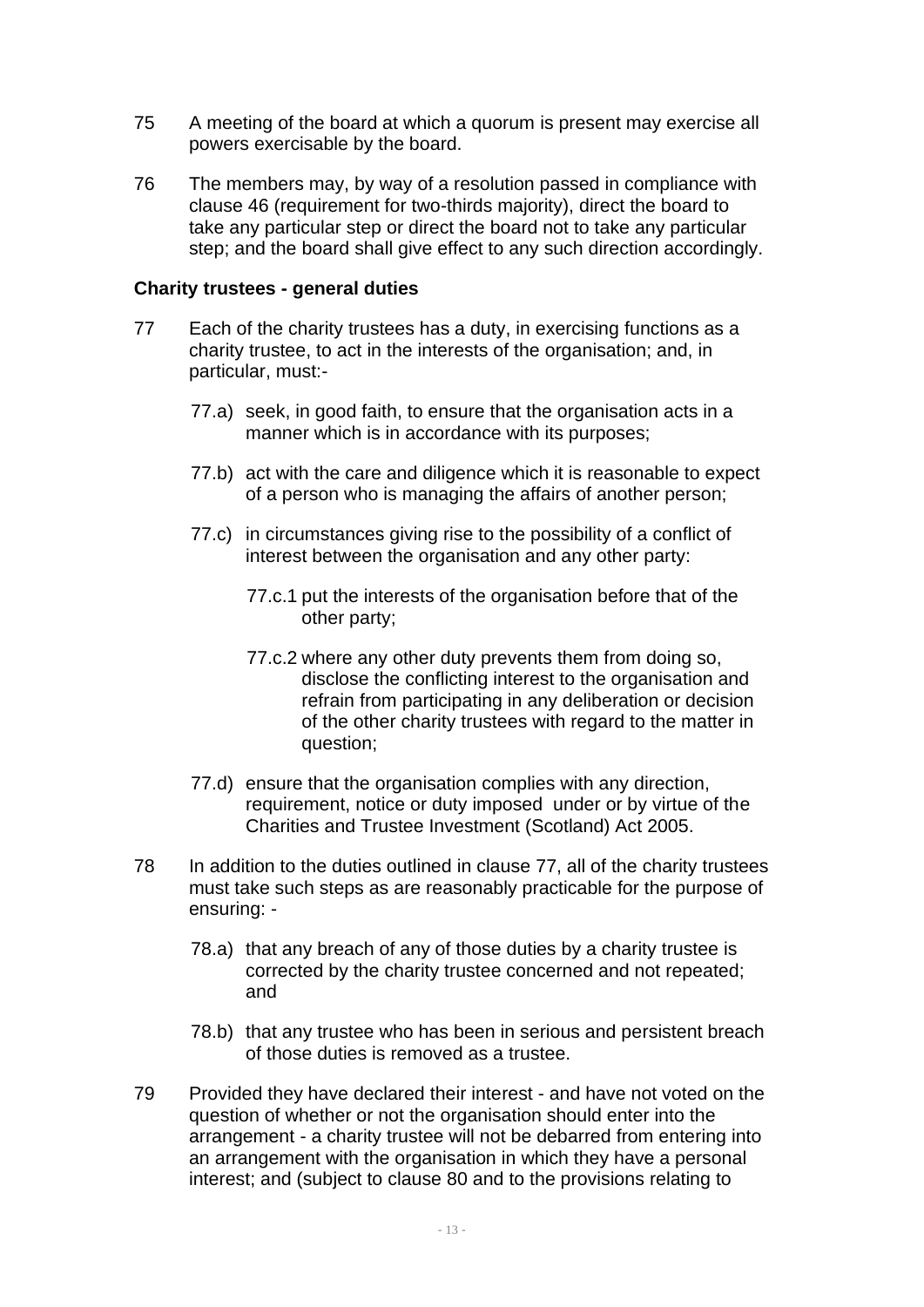remuneration for services contained in the Charities and Trustee Investment (Scotland) Act 2005), they may retain any personal benefit which arises from that arrangement.

- <span id="page-13-3"></span>80 No charity trustee may serve as an employee (full time or part time) of the organisation; and no charity trustee may be given any remuneration by the organisation for carrying out their duties as a charity trustee.
- 81 The charity trustees may be paid all travelling and other expenses reasonably incurred by them in connection with carrying out their duties; this may include expenses relating to their attendance at meetings.

#### **Code of conduct for charity trustees**

- <span id="page-13-2"></span>82 Each of the charity trustees shall comply with the code of conduct (incorporating detailed rules on conflict of interest) prescribed by the board from time to time.
- <span id="page-13-0"></span>83 The code of conduct referred to in clause [82](#page-13-2) shall be supplemental to the provisions relating to the conduct of charity trustees contained in this constitution and the duties imposed on charity trustees under the Charities and Trustee Investment (Scotland) Act 2005; and all relevant provisions of this constitution shall be interpreted and applied in accordance with the provisions of the code of conduct in force from time to time

# **DECISION-MAKING BY THE CHARITY TRUSTEES**

#### **Notice of board meetings**

- <span id="page-13-1"></span>84 Any charity trustee may call a meeting of the board *or* ask the secretary to call a meeting of the board.
- 85 At least 7 days' notice must be given of each board meeting, unless (in the opinion of the person calling the meeting) there is a degree of urgency which makes that inappropriate.

#### **Procedure at board meetings**

- <span id="page-13-4"></span>86 No valid decisions can be taken at a board meeting unless a quorum is present; the quorum for board meetings is 3 charity trustees, present in person.
- 87 If at any time the number of charity trustees in office falls below the number stated as the quorum in clause [86,](#page-13-4) the remaining charity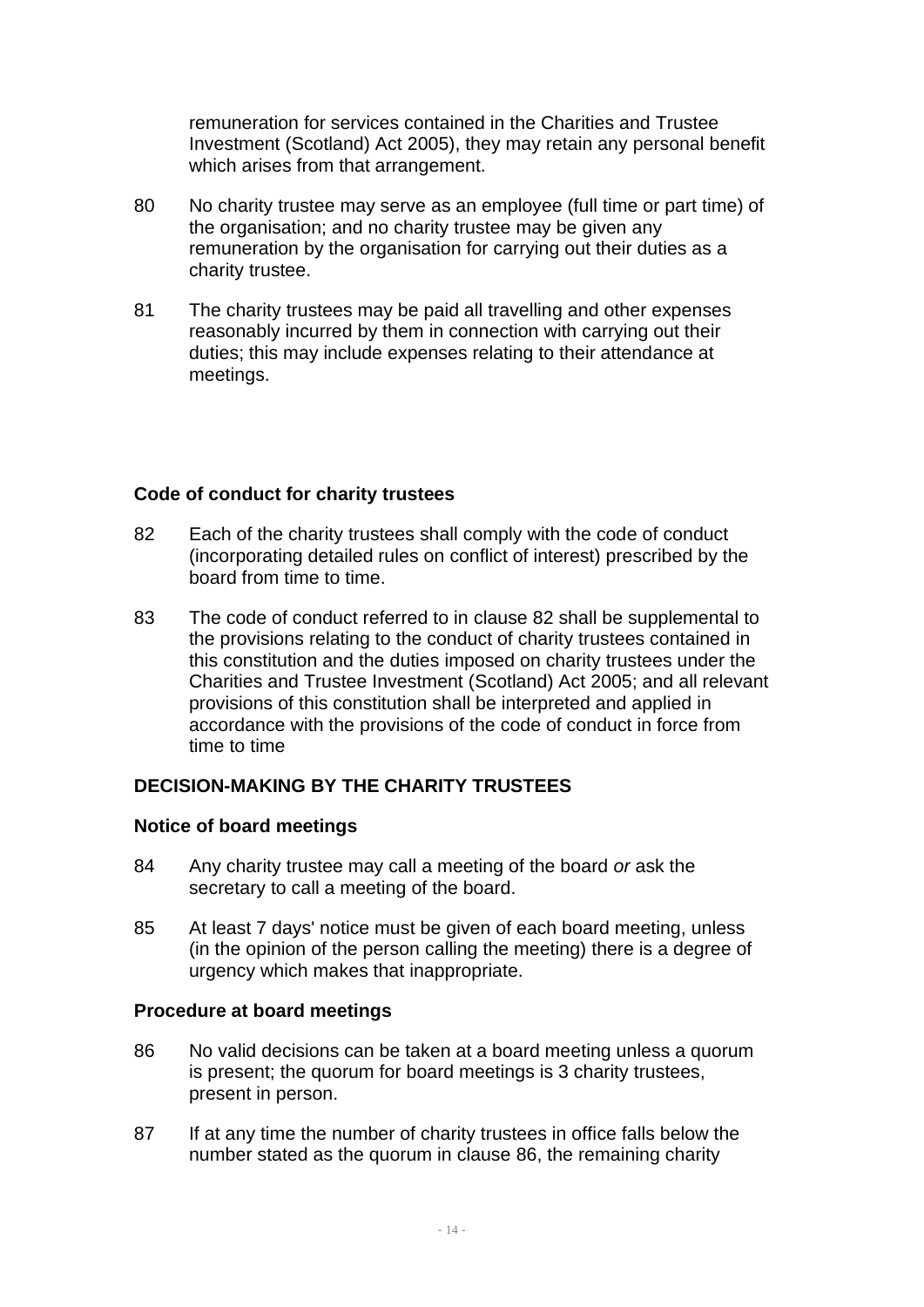trustee(s) will have power to fill the vacancies or call a members' meeting - but will not be able to take any other valid decisions.

- 88 The chair of the organisation should act as chairperson of each board meeting.
- 89 If the chair is not present within 15 minutes after the time at which the meeting was due to start (or is not willing to act as chairperson), the charity trustees present at the meeting must elect (from among themselves) the person who will act as chairperson of that meeting.
- 90 Every charity trustee has one vote, which must be given personally.
- 91 All decisions at board meetings will be made by majority vote.
- 92 If there is an equal number of votes for and against any resolution, the chairperson of the meeting will be entitled to a second (casting) vote.
- 93 The board may, at its discretion, allow any person to attend and speak at a board meeting notwithstanding that they are not a charity trustee but on the basis that they must not participate in decision-making.
- <span id="page-14-0"></span>94 A charity trustee must not vote at a board meeting (or at a meeting of a sub-committee) on any resolution which relates to a matter in which they have a personal interest or duty which conflicts (or may conflict) with the interests of the organisation; they must withdraw from the meeting while an item of that nature is being dealt with.
- 95 For the purposes of clause [94:](#page-14-0)
	- 95.a) an interest held by an individual who is "connected" with the charity trustee under section 68(2) of the Charities and Trustee Investment (Scotland) Act 2005 (husband/wife, partner, child, parent, brother/sister etc) shall be deemed to be held by that charity trustee;
	- 95.b) a charity trustee will be deemed to have a personal interest in relation to a particular matter if a body in relation to which they are an employee, director, member of the management committee, officer or elected representative has an interest in that matter.

#### **Minutes**

- <span id="page-14-1"></span>96 The board must ensure that proper minutes are kept in relation to all board meetings and meetings of sub-committees.
- 97 The minutes to be kept under clause [96](#page-14-1) must include the names of those present; and (so far as possible) should be signed by the chairperson of the meeting.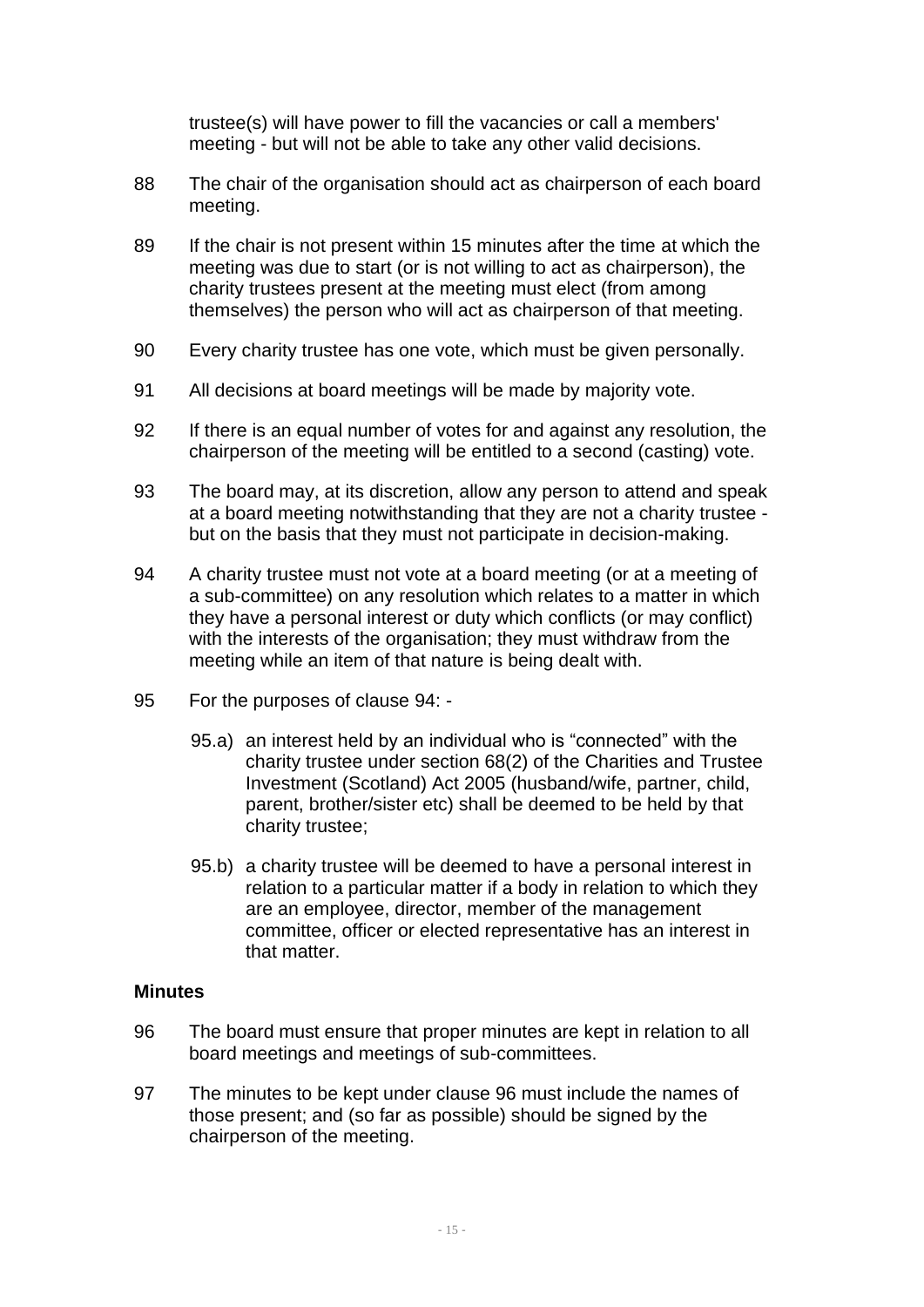- <span id="page-15-2"></span>98 The board shall (subject to clause [99\)](#page-15-0) make available copies of the minutes referred to in clause [96](#page-14-1) to any member of the public requesting them.
- <span id="page-15-0"></span>99 The board may exclude from any copy minutes made available to a member of the public under clause [98](#page-15-2) any material which the board considers ought properly to be kept confidential - on the grounds that allowing access to such material could cause significant prejudice to the interests of the organisation or on the basis that the material contains reference to employee or other matters which it would be inappropriate to divulge.

## **ADMINISTRATION**

#### **Delegation to sub-committees**

- <span id="page-15-1"></span>100 The board may delegate any of their powers to sub-committees; a sub-committee must include at least one charity trustee, but other members of a sub-committee need not be charity trustees.
- <span id="page-15-3"></span>101 The board may also delegate to the chair of the organisation (or the holder of any other post) such of their powers as they may consider appropriate.
- 102 When delegating powers under clause [100](#page-15-1) or [101,](#page-15-3) the board must set out appropriate conditions (which must include an obligation to report regularly to the board).
- 103 Any delegation of powers under clause [100](#page-15-1) or [101](#page-15-3) may be revoked or altered by the board at any time.
- 104 The rules of procedure for each sub-committee, and the provisions relating to membership of each sub-committee, shall be set by the board.

#### **Operation of accounts**

- <span id="page-15-5"></span>105 Subject to clause [106,](#page-15-4) the signatures of two out of three signatories appointed by the board will be required in relation to all operations (other than the lodging of funds) on the bank and building society accounts held by the organisation; at least one out of the two signatures must be the signature of a charity trustee.
- <span id="page-15-4"></span>106 Where the organisation uses electronic facilities for the operation of any bank or building society account, the authorisations required for operations on that account must be consistent with the approach reflected in clause [105.](#page-15-5)

#### **Accounting records and annual accounts**

107 The board must ensure that proper accounting records are kept, in accordance with all applicable statutory requirements.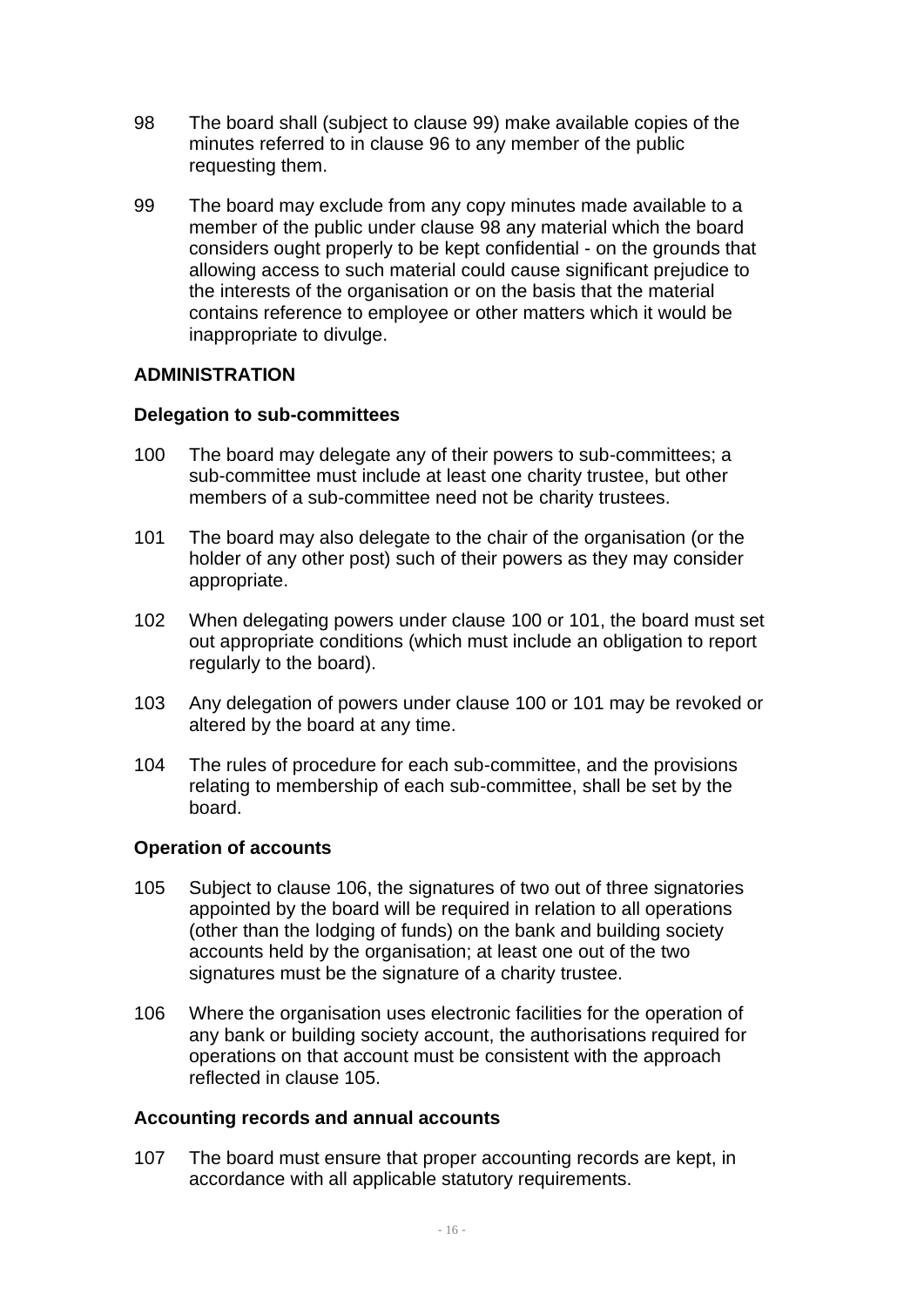<span id="page-16-0"></span>108 The board must prepare annual accounts, complying with all relevant statutory requirements; if an audit is required under any statutory provisions (or if the board consider that an audit would be appropriate for some other reason), the board should ensure that an audit of the accounts is carried out by a qualified auditor.

## **MISCELLANEOUS**

#### **Winding-up**

- <span id="page-16-1"></span>109 If the organisation is to be wound up or dissolved, the winding-up or dissolution process will be carried out in accordance with the procedures set out under the Charities and Trustee Investment (Scotland) Act 2005.
- 110 Any surplus assets available to the organisation immediately preceding its winding up or dissolution must be used for purposes which are the same as - or which closely resemble - the purposes of the organisation as set out in this constitution.

#### **Alterations to the constitution**

- 111 This constitution may (subject to clause [112\)](#page-16-3) be altered by resolution of the members passed at a members' meeting (subject to achieving the two thirds majority referred to in clause [46\)](#page-7-0) or by way of a written resolution of the members.
- <span id="page-16-3"></span>112 The Charities and Trustee Investment (Scotland) Act 2005 prohibits taking certain steps (eg change of name, an alteration to the purposes, amalgamation, winding-up) without the consent of the Office of the Scottish Charity Regulator (OSCR).

#### **Interpretation**

- <span id="page-16-4"></span>113 References in this constitution to the Charities and Trustee Investment (Scotland) Act 2005 should be taken to include: -
	- 113.a)any statutory provision which adds to, modifies or replaces that Act; and
	- 113.b)any statutory instrument issued in pursuance of that Act or in pursuance of any statutory provision falling under paragraph [113.a\)](#page-16-4) above.
- <span id="page-16-2"></span>114 In this constitution: -
	- 114.a)"charity" means a body which is either a "Scottish charity" within the meaning of section 13 of the Charities and Trustee Investment (Scotland) Act 2005 or a "charity" within the meaning of section 1 of the Charities Act 2011, providing (in either case) that its objects are limited to charitable purposes;